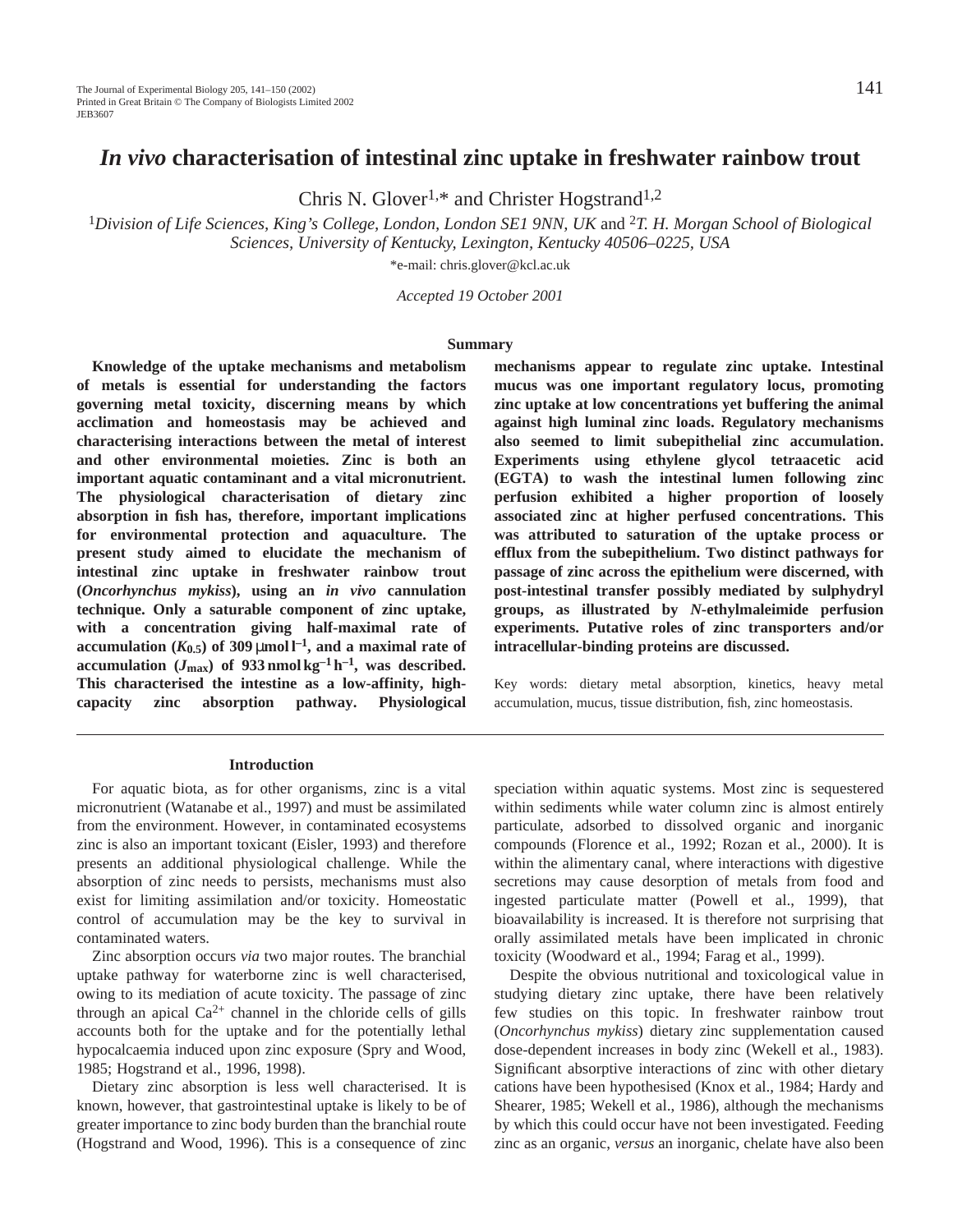#### 142 C. N. Glover and C. Hogstrand

studied, with either a beneficial (Paripatananont and Lovell, 1995; Hardy et al., 1987) or no (Li and Robinson, 1996) effect upon body zinc status. These studies have mainly focussed on quantitative endpoints and have not attempted to address the question of how zinc is absorbed.

In contrast the mechanism of zinc absorption in a marine fish (winter flounder: *Pseudopleuronectes americanus*) has been addressed more directly (Shears and Fletcher, 1979, 1983). Two components to intestinal zinc uptake were noted, with a saturable uptake pathway superimposed upon a linear, diffusive route that was prominent at higher luminal concentrations. In addition, the intracellular metal-binding protein metallothionein (MT) was found to play an important role. Passage of zinc across the basolateral membrane was believed to be passive.

Zinc absorption in the mammalian intestine follows a similar pattern to that described by Shears and Fletcher for marine fish. Two uptake components exist, while intracellular binding moieties such as MT have important roles (Lönnerdal, 1989). The nature of the basolateral transfer of zinc is controversial although recent localisation of the ZnT-1 zinc exporter to the basolateral membrane suggests a mediated event (McMahon and Cousins, 1998).

In fact much recent research has focussed upon the potential roles of membrane transporters in zinc uptake. Molecular approaches have led to the cloning of many different metal transporters in a wide variety of organisms. Transporters such as the zinc transporter (ZnT) group (Palmiter and Findlay, 1995; Cousins and McMahon, 2000), the ZRT/IRT-related protein (ZIP) family (Guerinot, 2000) and divalent metal transporter-1 (DMT-1; Nramp2) (Gunshin et al., 1997) are likely to play important roles in the uptake of zinc in a variety of species, tissues and cellular organelles.

The present investigation utilised an *in vivo* perfusion technique to examine zinc uptake in *Oncorhynchus mykiss*. This procedure permitted close control of the gut environment in a physiologically responsive system. The *in vivo*, flowthrough nature of the method provided insights into potential homeostatic regulation of the uptake process. Basic kinetic characterisation of zinc uptake was followed by investigation of specific aspects of the absorptive process, notably the potential role of sulphydryl moieties. This yielded information about the mechanism of zinc absorption in a freshwater fish species, and allowed comparison to uptake in mammals and marine teleosts. The establishment of this technique has permitted subsequent examination of other aspects of zinc uptake such as the role of low molecular weight ligands (Glover and Hogstrand, 2002), and interactions of zinc with other dietary metals (C. N. Glover and C. Hogstrand, in preparation).

### **Materials and methods**

## *Animals*

Rainbow trout (*Oncorhynchus mykiss* Walbaum; 73–443 g, mean ± S.D. 191±9 g, *N*=85) were obtained from Wolf Creek

Dam National Fish Hatchery, Kentucky, USA and transported to holding facilities at the University of Kentucky. Fish were maintained in 4001 fibreglass tanks with flowing, aerated and dechlorinated Lexington city tap water. Water temperature was maintained at  $11-15\,^{\circ}\text{C}$  and food was withheld from fish for at least 5 days before experimentation.

## *Surgical preparation*

Anaesthesia was induced by immersion of fish in 3 aminobenzoic acid ethylester (MS-222:  $0.4 \text{ g l}^{-1}$ , pH 8.0; Sigma) and maintained by perfusion of aerated MS-222  $(0.1 \text{ g l}^{-1}$ , pH 8.0) across the gills for the duration of the procedure.

The intestinal cannulation method was modified from Wilson et al. (1996). Transverse incisions in the body wall and then the stomach were made and a flanged inflow catheter (Microline: i.d. 1.02 mm, o.d. 1.75 mm, Cole Parmer) was pushed through the pyloric sphincter and into the anterior intestine. The catheter was secured in place by a ligature, taking care not to occlude intestinal blood vessels. A second body wall incision near the anal opening exposed the posterior intestine. A small slit was created in the intestine and the outflow cannula [flared 10-200 µl pipette tip attached to a urethral catheter (Bard)] was inserted and secured in place. Undigested food was cleared from the intestine by sluicing with saline (77 mmol  $l^{-1}$  NaCl). Following incision closure the exteriorised ends of both cannulae were secured to the body wall *via* ligatures at the base of the dorsal fins. This allowed the fish to adopt a normal upright posture following recovery. The entire surgical procedure lasted 15–20 min.

## *Experimental procedure*

Following surgery, individual fish were placed in flux chambers (Wood et al., 1996) supplied with flowing aerated and dechlorinated Lexington tapwater. Chambers consisted of a clear, perforated acrylic box (35 cm×11 cm×8 cm) fixed inside a larger black acrylic box (40 cm×20 cm×14 cm). Both boxes contained fitted lids with anterior and posterior perforations. This construction allowed the fish to be isolated from outside disturbances yet permitted unobstructed experimenter access to both cannulae. Once placed in the flux chamber, approximately 1 h was allowed for recovery from surgery. Experiments were performed on unfed, sensory deprived animals to minimise stress. The stress of surgery and confinement, however, were unavoidable, but consistent for treated and control animals. During recovery the inflow cannula was connected to a peristaltic pump supplying a  $77$  mmol  $l^{-1}$  NaCl saline and perfused at experimental flow rates.

Perfusion of experimental solutions commenced once consistent outflow was achieved. Previous experimenters noted inconsistency of output at high flow rates (Wilson et al., 1996). In the present study higher flow rates appeared to stimulate mucus secretion, obscuring flow. Lower perfusion rates did not allow consistent flow. Therefore outflow rates averaging  $9.0\pm0.15$  ml h<sup>-1</sup> (mean  $\pm$  s.e.m.) were used, independent of fish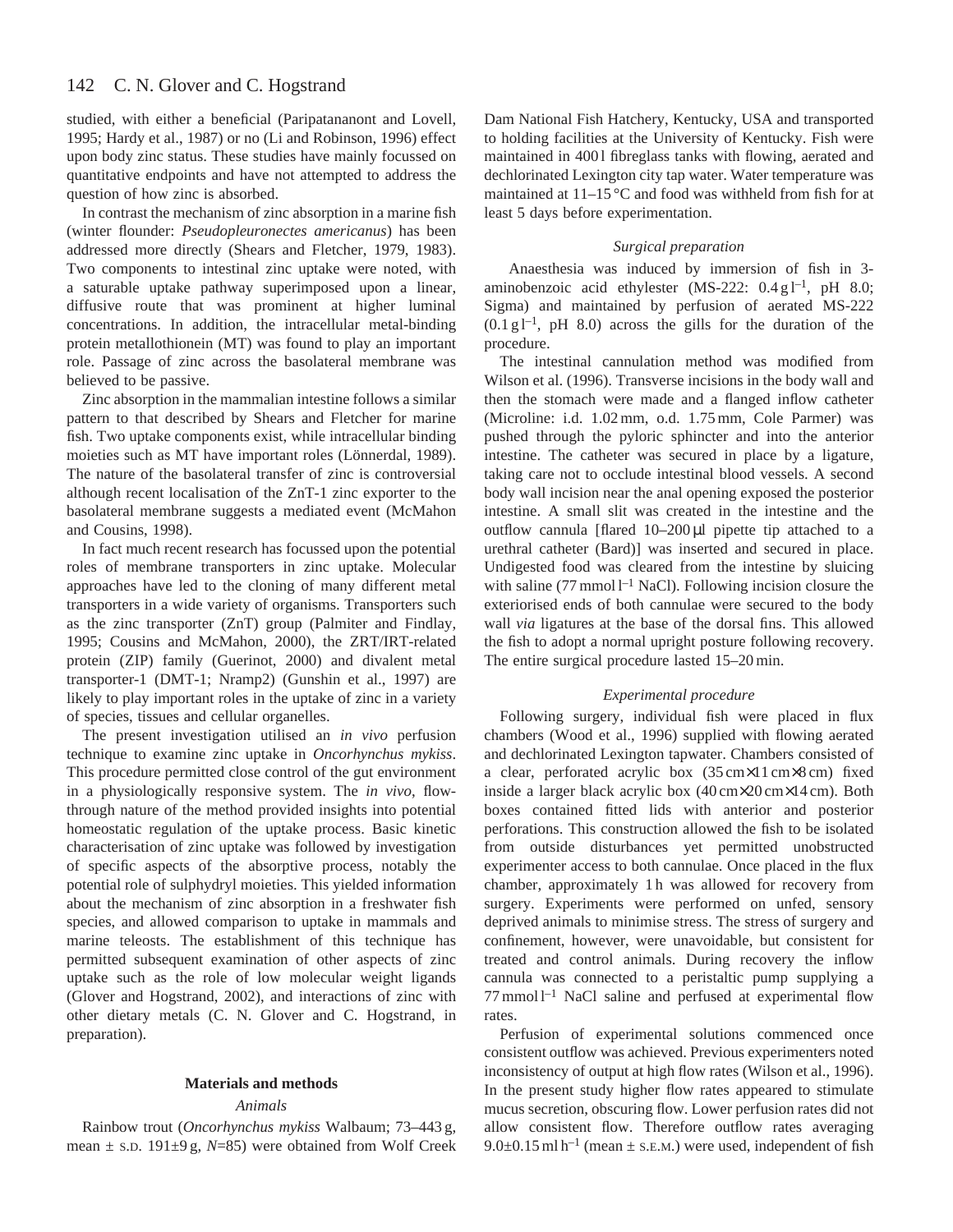mass. Flow was calculated by collection and weighing 10 min periods of efferent outflow. Fish were checked for signs of intestinal fluid leakage and intestinal oedema (subepithelial tissue water content). Furthermore, in initial experiments a fluid budget was able to account for total perfusate volume, suggesting that intestinal integrity was maintained throughout the experiment.

Experimental perfusion solutions consisted of  ${}^{65}Zn(II)$  (as ZnCl<sub>2</sub>: approx.  $4 \text{ kBq m}^{-1}$ , New England Nuclear), with Zn(II) added as ZnSO<sub>4</sub>.7H<sub>2</sub>O (Sigma) to the stated concentration (5, 50, 150, 300, 400 or 500  $\mu$ mol l<sup>-1</sup>), in saline (77 mmol l<sup>-1</sup>) NaCl). In experiments to investigate the role of sulfhydryl group blockade, *N*-ethylmaleimide (NEM: 1 mmol l<sup>-1</sup>; Sigma) was added in solution with  $50 \mu \text{mol}^{-1}$  Zn(II). To allow the physiological control of pH by the fish, pH buffers were not used. Consequently the pH of the inflowing perfusate ranged from 6.0 to 6.4, while outflowing perfusate generally showed a slight but insignificant increase.

Ethylene glycol tetraacetic acid (EGTA; Sigma) is a strong chelator of Zn(II). Experiments were conducted using EGTA to determine the nature of the Zn(II) bound to the intestine. EGTA should remove loosely bound Zn(II) without an effect on internalised metal levels. These experiments were conducted in an identical manner to those described above. Fish were perfused with either  $50 \mu \text{mol}^{-1}$  or  $500 \mu \text{mol}^{-1}$ Zn(II). Following euthanasia the intestine was removed with cannulae intact and solutions [60 ml EGTA-free (deionised) water; 50 ml 1 mmol  $l^{-1}$  or 5 mmol  $l^{-1}$  EGTA followed by 10 ml deionised water] were flushed through the intestine at a rate of approximately  $10 \,\mathrm{ml} \,\mathrm{min}^{-1}$ .

All experimental perfusions lasted 3 h, during which time 65Zn(II) reached a steady state in collected outflow samples. Upon dissection the intestine was removed and split longitudinally. The exposed mucosal surface was scraped with a glass microscope slide and dried to constant mass. At the conclusion of the experiment, outflow samples, plasma, blood cells, 'epithelium' (mucus and epithelial cells), 'subepithelium' (scraped intestine) and duplicate homogenised samples of remaining body tissue were assayed for  ${}^{65}Zn$ activity *via* gamma-counting (Canberra Packard 3600). Plasma chloride (CMT10, Radiometer) and haematocrit were determined as indicators of iono- and osmoregulatory integrity.

#### *Calculations*

The specific  ${}^{65}Zn(II)$  activity of perfusate solutions was calculated as follows:

$$
SA = A / [Zn] \times 1000, \tag{1}
$$

where *SA* is the specific activity (cts  $min^{-1} nmol^{-1}$ ), [Zn] is the Zn(II) concentration  $(nmol l^{-1})$  and *A* is the activity (gamma cts min<sup>-1</sup> ml<sup>-1</sup>) of the perfusate.

Net influx  $(F)$  was calculated using the following formula:

$$
F = \left[ \left( \text{cpm}_{\text{in}} - \text{cpm}_{\text{out}} \right) \times Q \right] / \left( m \times SA \right),\tag{2}
$$

where cpm<sub>in</sub> is the gamma counts per minute of the inflowing perfusate, while cpm<sub>out</sub> is a calculated average of  ${}^{65}Zn(II)$ 

activity from the efferent cannula over the last 30 min of the experiment. Flow rate (*Q*) is the calculated average of outflow volume over the final 30 min of perfusion and is expressed in  $m[h^{-1}$ . *m* is the fish mass in g, and *SA* is the specific activity of the perfused solution. Net influx (*F*) is expressed as nmol  $g^{-1}h^{-1}$ , and is a measure of the net disappearance of  $65Zn(II)$  from the perfused solution, at steady state.

Accumulated tissue Zn(II) concentrations were calculated:

$$
Z = \text{cpm}_{\text{tissue}} / SA \,, \tag{3}
$$

where accumulation  $(Z)$  is nmol. Accumulation rates  $\dot{Z}$  were also determined:

$$
\dot{Z} = \text{cpm}_{\text{tissue}} / (m \times t \times SA), \tag{4}
$$

where tissue mass (*m*) is in g and time (*t*) is in h, to give accumulation rates  $(Z)$  of nmol  $g^{-1}h^{-1}$  for all tissues.  $\dot{Z}$  is a measure of the appearance of Zn(II) in tissues. This differs from *F*, which was based upon the difference between inflow and outflow radioactivity.

The percentage of perfused  $Zn(II)$  retained  $(Z_R)$  by the fish after a 3 h perfusion was determined as follows:

$$
Z_{\rm R} = Z_{\rm T} / [Z_{\rm T} + (\Sigma \text{cpm}_{\text{out}} / S A)], \qquad (5)
$$

where total accumulation  $Z_T$  is the sum of accumulation in each tissue (nmol). Mucus and epithelial cells are continuously sloughed into the lumen and excreted. It can therefore be considered that epithelial Zn(II) accumulation (ZE) does not necessarily represent Zn(II) that is absorbed. Consequently the absorbed Zn(II) fraction (Z<sub>A</sub>) was used as a measure of postepithelial absorption:

$$
Z_{A} = Z_{T} - Z_{E} / [Z_{T} + (\Sigma \text{cpm}_{\text{out}} / SA)], \qquad (6)
$$

where  $Z_{\rm E}$  is in nmol.

Throughout the text 'epithelial' refers to the tissue removed from scraping of the intestine following perfusion. It therefore includes both mucus and mucosal intestinal cells. 'Subepithelial' denotes intestinal tissue remaining following scraping. Blood variables were calculated assuming that a 1 kg rainbow trout has a blood volume of 50 ml (Milligan and Wood, 1982). 'Body' represents tissue remaining following excision of the intestine, and blood sampling. 'Post-intestinal' parameters are those calculated using pooled blood and body data.

Data throughout the text and in figures are expressed as means ± S.E.M. Significant effects (*P<*0.05) of treatments were tested using analysis of variance (ANOVA), unless otherwise stated.

### **Results**

### *Characterisation of Zn(II) uptake*

The passage of Zn(II) through the intestine at experimental flow rates was rapid, with  ${}^{65}Zn$ (II) detected in outflow within the first 10 min collection period (Fig. 1). An initial rise in outflow 65Zn(II) activity was followed by a sharp linear phase of output, the slope being independent of Zn(II) concentration.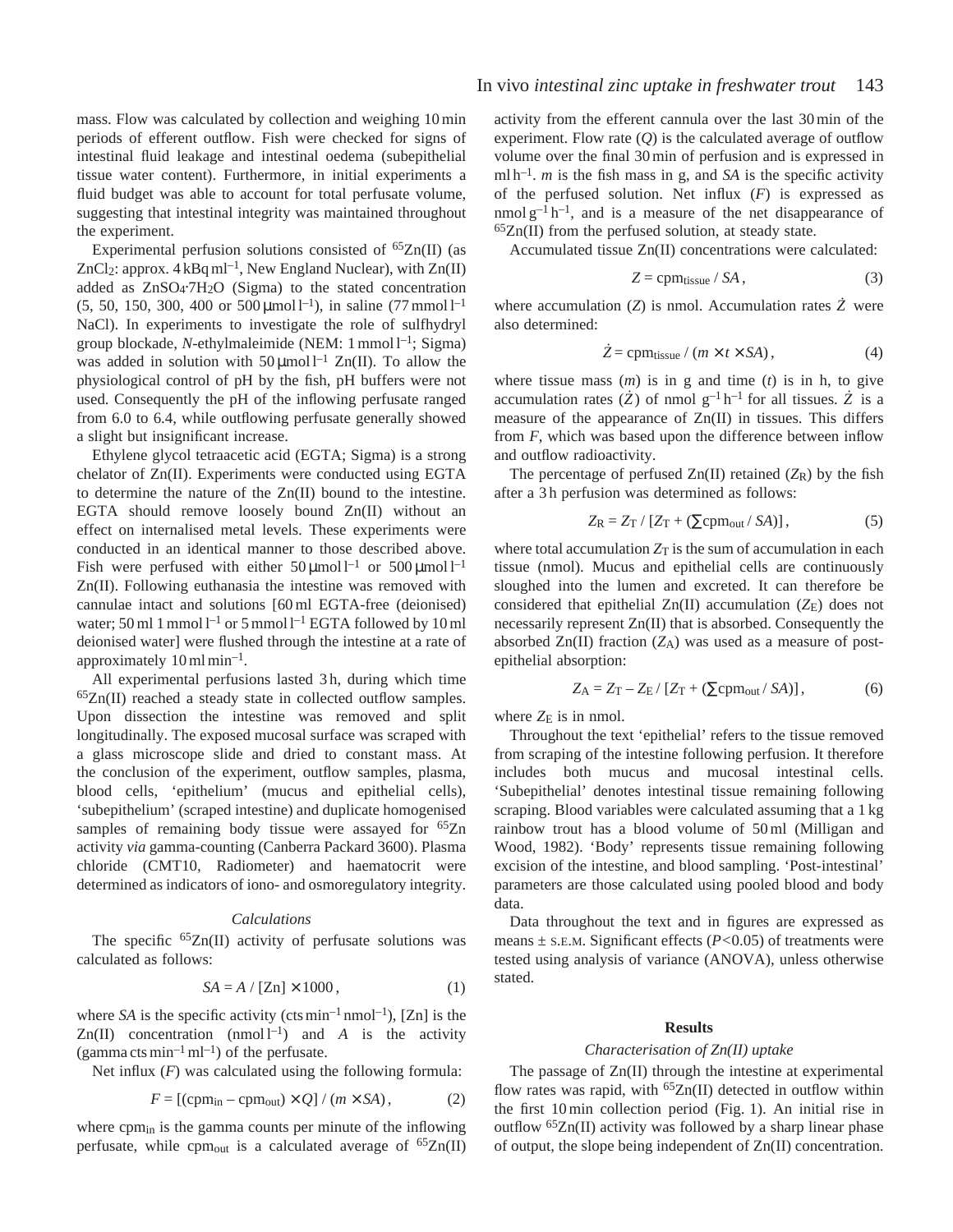

Fig. 1. Profile of <sup>65</sup>Zn(II) activity obtained from the efferent cannula following perfusion of the intestine with  $Zn(II)$  (50 µmol l<sup>-1</sup>). Perfusion rates averaged  $9.0\pm0.15$  ml h<sup>-1</sup>. The vertical line indicates when the solution was switched to  ${}^{65}Zn$ (II)-free medium. Values are means  $\pm$  s.e.m. ( $N=10$ , Zn(II) perfusion;  $N=4$ , Zn(II)-free perfusion).

A gradual realization of steady state was achieved during the second hour of perfusion. An exponential decay of activity from the intestine was recorded following the subsequent perfusion of the intestine with a Zn(II)-free solution at experimental rates.

Zn(II) stimulated mucus production at all concentrations tested (Fig. 2). An increase in epithelial mass above that of Zn(II)-free perfused controls indicated mucus production, and an increase in intestinal mucus was observed upon dissection. Control experiments yielded a mean epithelial mass of 0.07 g compared with mean epithelial masses ranging from 0.17 to  $0.32$  g with  $Zn(II)$  perfusion. The magnitude of the mucus response was independent of the perfused Zn(II) concentration and was induced even at the lowest Zn(II) concentration tested  $(5 \mu \text{mol} \, \text{l}^{-1}).$ 

The retained Zn(II) fraction (the proportion of perfused Zn(II) retained by the epithelial, subepithelial and post-

intestinal compartments) ranged from 20.9±2.4 to 32.9±5.0 % at perfusion concentrations of  $500 \,\mu\text{mol}^{-1}$  and  $400 \,\mu\text{mol}^{-1}$ , respectively (Fig. 2). With the exception of the  $400 \mu$ mol l<sup>-1</sup> treatment group there was a trend of decreased retention with increasing perfused Zn(II) concentration. The absorbed fraction (proportion of perfused Zn(II) accumulated in post-epithelial compartments) exhibited a similar trend. At  $5 \mu$ mol l<sup>-1</sup>, 11.6% of perfused Zn(II) was absorbed beyond the epithelium, while at  $500 \mu$ mol l<sup>-1</sup> the proportion dropped to 6.4 %. The absorbed Zn(II) fraction was significantly correlated with the retained Zn(II) fraction (*P<*0.05), while the retained Zn(II) fraction was significantly correlated with epithelial dry mass (*P<*0.05). This relationship was made especially apparent by the  $400 \mu$ mol  $l^{-1}$  treatment group, where a peak in epithelial mass coincided with a sharp increase in retained Zn(II) fraction.

Net influx, the disappearance of Zn(II) from the perfusate,

Fig. 2. The influence of perfused Zn(II) concentration upon epithelial mass, retained Zn(II) fraction and absorbed Zn(II) fraction. The value for epithelial mass (g dry mass) resulting from perfusion of Zn(II)-free solutions (filled bar) is the mean  $\pm$  s.E.M. of 4 experiments; epithelial mass of Zn(II) perfused solutions (open bars), retained Zn(II) fraction (open circles), and absorbed Zn(II) fraction (filled circles) are means  $\pm$  s.E.M. of 7–11 experiments. Control and Zn(II)-exposed intestines were perfused for 3 h, and retained and absorbed fractions are expressed as percentage of total Zn(II) perfused over the 3 h period. Epithelial mass is the



Epithelial mass

mass of material scraped from the intestinal mucosal surface and includes both epithelial cells and mucus. Retained Zn(II) fraction is the proportion of perfused Zn(II) retained in the animal, while absorbed Zn(II) fraction represents the proportion of Zn(II) retained in postepithelial tissues (intestine, blood, body).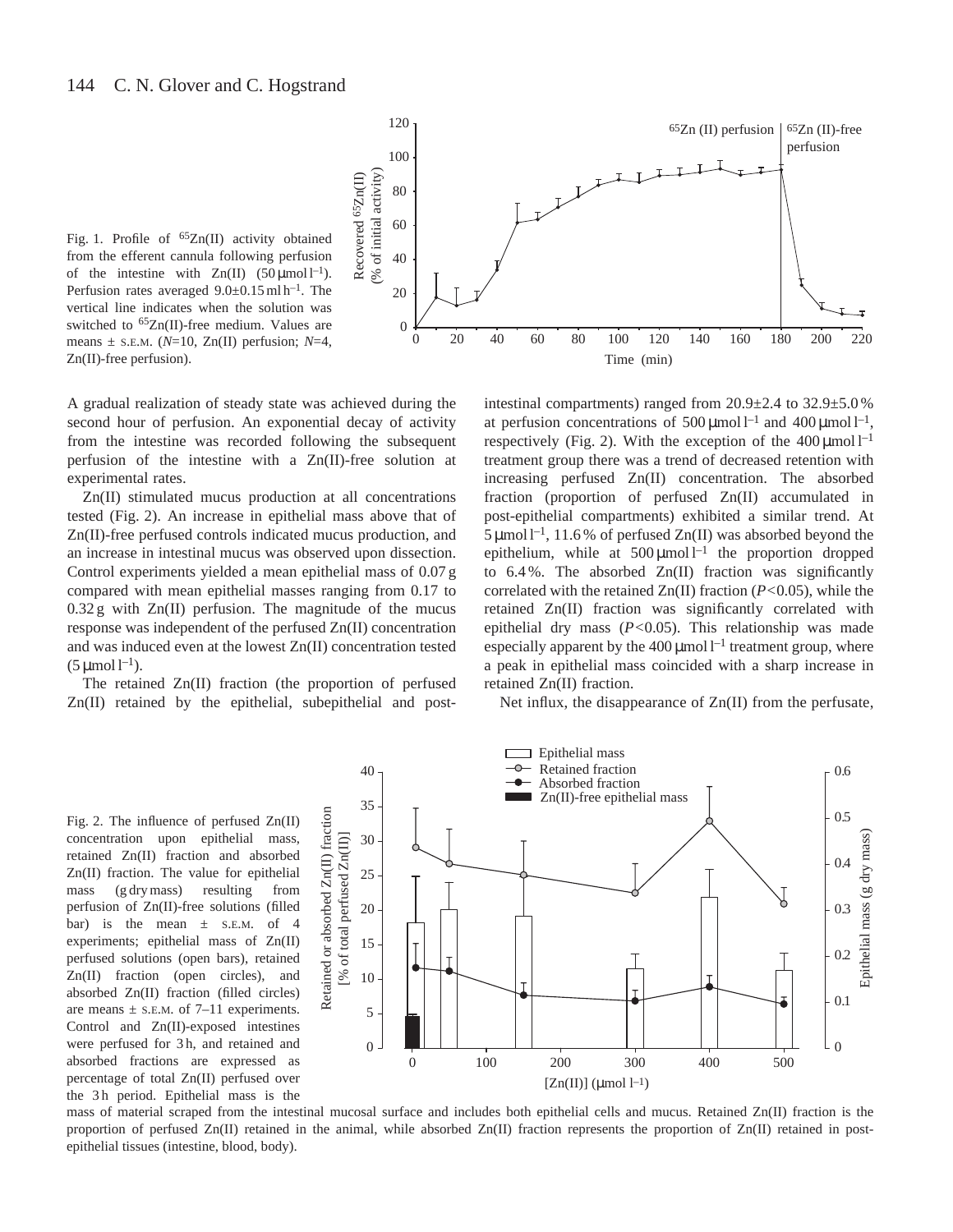

Fig. 3. Net influx of  $Zn(II)$  (nmol  $g^{-1}h^{-1}$ ) from the perfused medium into the tissues, measured as disappearance of Zn(II) from perfusate. Values are means  $\pm$  s.E.M. ( $N=7-11$ ). Net influx was calculated over the final 30 min of a 3 h perfusion.

exhibited a distinct sigmoidal pattern (Fig. 3). At lower Zn(II) concentrations a linear influx was noted which accelerated rapidly between 50 and 300  $\mu$ mol l<sup>-1</sup>, and then levelled out to approx.  $2750 \text{ nmol } g^{-1} h^{-1}$  at higher perfusate concentrations. A three-parameter sigmoidal curve best described the data  $(r^2=0.62, P<0.001,$  fitted to all data points).

Increasing Zn(II) concentration increased total Zn(II) accumulation (based upon Zn(II) appearance in the fish), although saturation was apparent at higher experimental concentrations (Table 1). This was reflected in most tissue accumulation profiles, with the exception of plasma, which exhibited a linear increase in accumulation with increasing perfusate Zn(II) concentration. The intestinal epithelial tissue



Fig. 4. Epithelial Zn(II) accumulation rate (nmol g dry mass<sup>-1</sup> h<sup>-1</sup>) following a 3h intestinal perfusion of the intestine with  $Zn(II)$ solutions of varying concentration. Values are means  $\pm$  s.E.M. (*N*=7–11). Epithelium represents tissue scraped from intestinal mucosal surface and includes epithelial cells and surface mucus.

(epithelial cells and mucus from intestinal scrapings) was the largest Zn(II) compartment accounting for 56–74 % of ttotal Zn(II) accumulation. The gut as a whole (epithelium and subepithelium) contained 76–88 % of total retained Zn(II). There was a tendency at higher concentrations for proportionally less Zn(II) to accumulate in the blood (specifically in erythrocytes) and body (carcass remaining following dissection), and concomitantly greater accumulation in the epithelial compartment. There were no significant dosedependent differences in percentage accumulation for plasma or subepithelial (intestinal tissue remaining following scraping) compartments.

Epithelial accumulation rate followed a very similar pattern

|                              |             |              | $\mathbf{\mathcal{C}}$ |                        |                      |                        |
|------------------------------|-------------|--------------|------------------------|------------------------|----------------------|------------------------|
| $Zn(II)$ accumulation (nmol) |             |              |                        |                        |                      |                        |
| $[Zn(II)]$ (µmol $l^{-1}$ )  | 5           | 50           | 150                    | 300                    | 400                  | 500                    |
| Epithelium                   | $20 + 4$    | $176 \pm 31$ | $664 \pm 140$          | $1198 \pm 223$         | $2302 \pm 294$       | $1945 \pm 254$         |
|                              | $(64\pm7)$  | $(56\pm3)$   | $(72\pm3)^{\dagger}$   | $(71 \pm 6)^{\dagger}$ | $(74\pm3)^{\dagger}$ | $(68 \pm 4)^{\dagger}$ |
| Subepithelium                | $5\pm2$     | $56+7$       | $119 \pm 22$           | $246 \pm 54$           | $412+79$             | $427 \pm 76$           |
|                              | $(14\pm 2)$ | $(20\pm 2)$  | $(13\pm 2)$            | $(17\pm5)$             | $(13\pm3)$           | $(16\pm4)$             |
| Erythrocyte                  | $1 \pm 0.3$ | $6\pm1$      | $10+2$                 | $18+3$                 | $61 \pm 18$          | $48 + 11$              |
|                              | $(4\pm 2)$  | $(2\pm 0.5)$ | $(1\pm 0.2)^*$         | $(1\pm 0.4)^*$         | $(2\pm 0.5)$         | $(2\pm 0.3)^*$         |
| Plasma                       | $2\pm1$     | $23 \pm 6$   | $53 + 12$              | $74 + 15$              | $143 \pm 38$         | $183 + 51$             |
|                              | (6±2)       | $(8\pm2)$    | $(7\pm1)$              | $(6\pm1)$              | $(7\pm1)$            | $(7\pm 2)$             |
| <b>Body</b>                  | $4\pm 2$    | $41 \pm 8$   | $62+12$                | $96 + 25$              | $166 + 39$           | $202 \pm 30$           |
|                              | $(12\pm4)$  | $(14\pm 2)$  | $(7\pm1)^{\dagger}$    | $(7\pm2)^{\dagger}$    | $(5\pm1)^{\dagger}$  | $(8\pm1)^{\dagger}$    |
| Total                        | $33\pm6$    | $302+45$     | $902 \pm 168$          | $1622 \pm 236$         | $3088 \pm 367$       | $2787 + 234$           |

Table 1. *Accumulation of Zn(II) into various compartments following* in vivo *intestinal perfusion of 65Zn(II) solutions of increasing concentration*

Values are means  $\pm$  s.E.M. ( $N=7$ –11); values in parentheses represent the percentage contribution of each compartment towards total accumulation.

Significant differences in Zn(II) distribution (*P<*0.05) were tested by ANOVA, with *post-hoc* differences determined by Fisher's LSD test: \* significantly different from the 5  $\mu$ mol l<sup>-1</sup> treatment group; <sup>†</sup> significantly different from 50  $\mu$ mol l<sup>-1</sup> treatment group.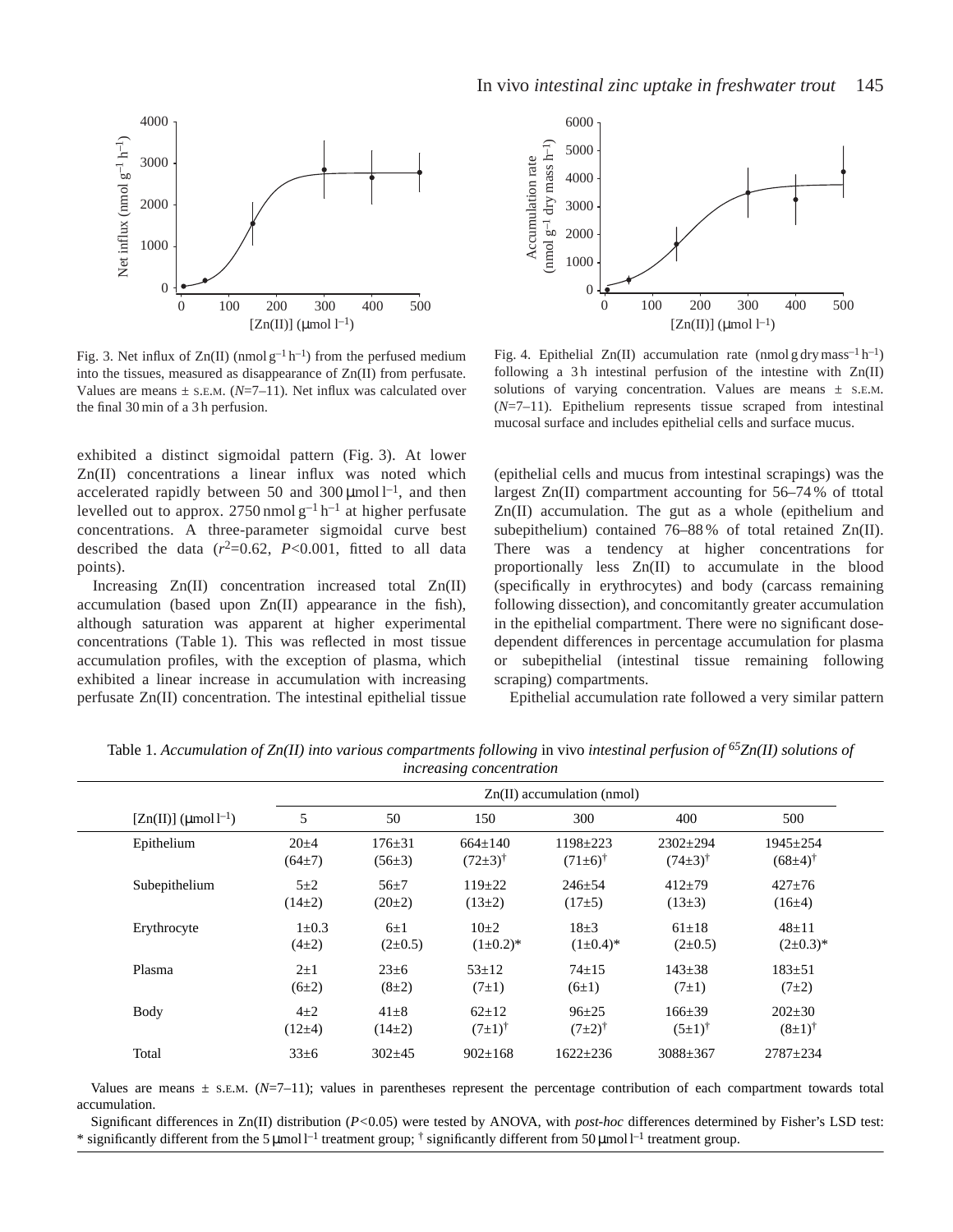

Fig. 5. Subepithelial Zn(II) accumulation rate (nmol  $g^{-1}$  wet mass h<sup>-1</sup>) following a 3h perfusion of the intestine with  $Zn(II)$  solutions of varying concentration. Values are means ± S.E.M. (*N*=7–11). Subepithelium represents intestinal tissue remaining following mucosal scraping.

to net influx data (Fig. 4). An initial linear accumulation followed by a faster uptake rate at intermediate concentrations was described. Epithelial accumulation rate appeared to saturate at approx.  $3750 \text{ nmol } g^{-1} h^{-1}$ . As with influx, the raw data gave the best fit  $(r^2=0.41, P<0.001)$  when fitted to a threeparameter sigmoidal curve.

Subepithelial accumulation rate exhibited a hyperbolic curve (Fig. 5). As the Zn(II) concentration increased, the Zn(II) accumulation rate rose in a relatively rapid manner, levelling off at higher concentrations. The rate of Zn(II) accumulation into the body (carcass remaining following dissection) followed a similar pattern, albeit of lesser magnitude (Fig. 6). At low concentrations a rapid rate of accumulation existed, whilst at higher concentrations a saturation effect occurred. This saturation was more pronounced for the body than for the subepithelium.

Michaelis–Menten kinetics were calculated from an Eadie–Hofstee plot of post-intestinal accumulation rate (pooled blood and body accumulation rates). Post-intestinal rate was used as this represents the Zn(II) considered to be truly absorbed. A maximal rate of accumulation (*J*max) of  $933\pm232$  nmol kg<sup>-1</sup> h<sup>-1</sup> was determined, while the concentration required to reach half this maximal rate  $(K<sub>0.5</sub>)$ was calculated to be  $309 \pm 117 \,\mathrm{\mu}$ mol l<sup>-1</sup>. A linear phase of uptake could not be determined.

A strong and significant linear relationship between subepithelial and post-intestinal accumulation was noted (Fig. 7). As subepithelial accumulation increased so too did post-intestinal accumulation.

#### *Post-perfusion flushing*

Flushing of excised intestine with saline or EGTA-saline reduced epithelial Zn(II) accumulation rate. Accumulation rates dropped to  $52-115$  nmol  $g^{-1}$  h<sup>-1</sup>, with no significant difference between experiments conducted at 50 and  $500 \mu$ mol l<sup>-1</sup> (Fig. 8A). The presence of EGTA in the rinse solution had no additional effect compared to EGTA-free



Fig. 6. Body Zn(II) accumulation rate (nmol  $g^{-1}$  wet mass h<sup>-1</sup>) following a 3h perfusion of the intestine with  $Zn(II)$  of varying concentration. Values are means  $\pm$  s.e.m. ( $N=7-11$ ). Body represents the tissues remaining following intestinal excision.

solutions. Flushing removed 30–50 % of epithelial mass, and 46–97 % of epithelial Zn(II) accumulation.

There was also a significant flushing effect on subepithelial Zn(II) accumulation rate (Fig. 8B). Flushing in EGTA-free medium reduced subepithelial Zn(II) accumulation rate by 85% to  $16 \text{ nmol} \text{ g}^{-1} \text{ h}^{-1}$  at  $500 \text{ mmol} \text{ l}^{-1}$ . The resulting accumulation rate was not significantly different from flushed intestine at  $50 \mu$ mol l<sup>-1</sup>. EGTA solutions reduced subepithelial Zn(II) accumulation to between 3.6 and 6.5 nmol  $g^{-1}h^{-1}$ , independent of Zn(II) concentration initially perfused.

## *Effects of NEM in perfusate*

A significant and highly pronounced effect of NEM was noted (Table 2). Transport of Zn(II) into post-intestinal compartments virtually ceased, with a 91–92 % decrease in accumulation rate. There was no significant effect of NEM on accumulation rates into epithelial or subepithelial



Fig. 7. Relationship between subepithelial (intestinal tissue following mucosal scraping) and post-intestinal (pooled blood and body) Zn(II) accumulation at different concentrations of perfused Zn(II). Values are means  $\pm$  s.e.m. ( $N=7-11$ ).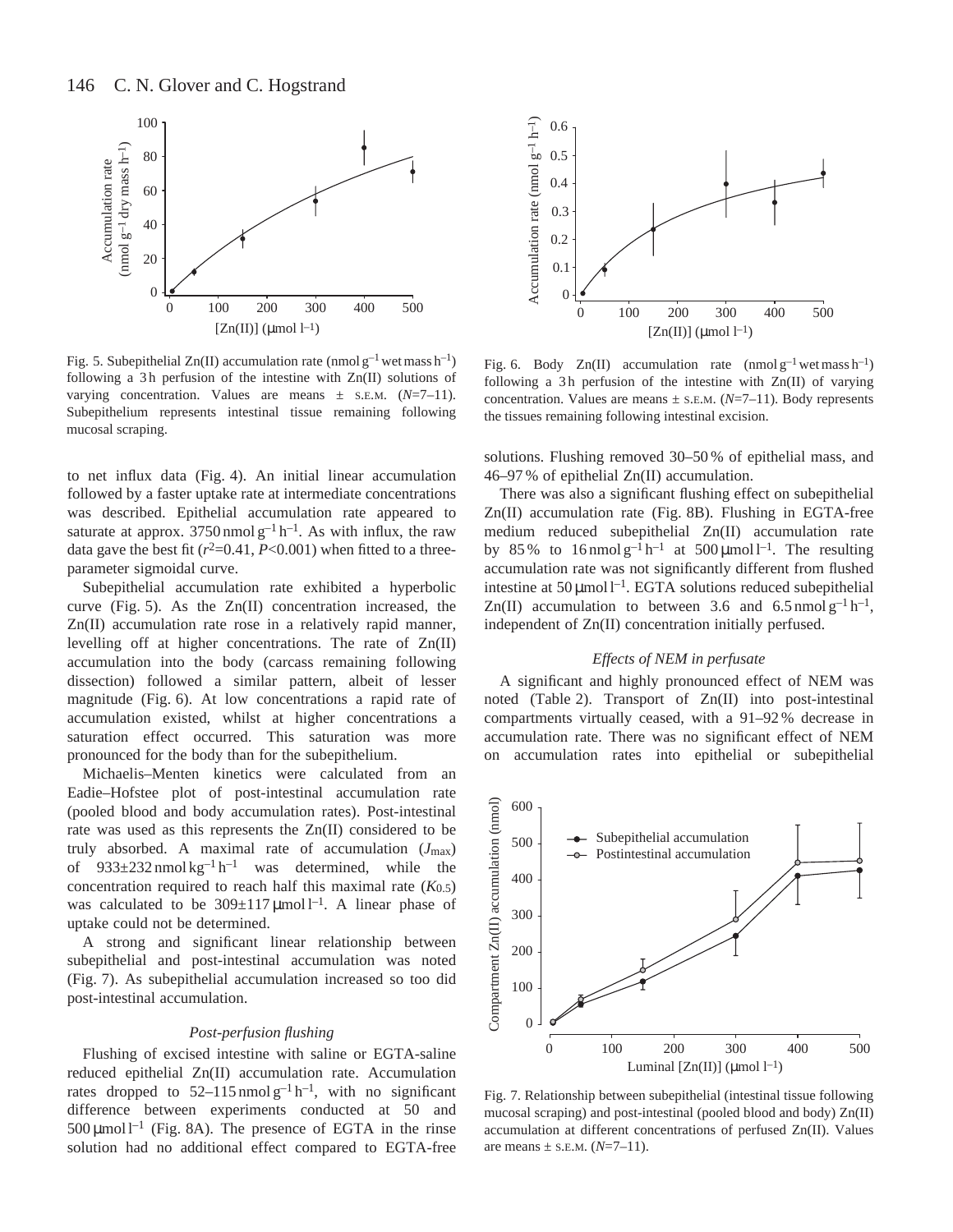

Fig. 8. Effect of post-perfusion flushing of excised intestine on epithelial (A) and subepithelial (B) Zn(II) accumulation rate (nmol  $g^{-1}h^{-1}$ ). Values are means  $\pm$  s.E.M. (*N*=3–4). Significant differences \* between perfused Zn(II) concentrations;  $\ddot{=}$  between control and flushed treatments; § between EGTA-free and EGTA solutions, where indicated, are at *P<*0.05.

compartments. Markers of osmo- and ionoregulatory pertubation to the animal (haematocrit and plasma chloride concentration) did not differ from control values following NEM perfusion.

## **Discussion**

## *Kinetic characterisation of intestinal Zn(II) uptake*

An *in vivo* perfusion technique was used to characterise intestinal Zn(II) uptake in freshwater rainbow trout. Important differences to established patterns of Zn(II) uptake in other organisms were revealed. Most significantly only a saturable component of absorption appeared to exist over the physiologically reasonable Zn(II) concentrations examined. While saturable Zn(II) uptake is an established phenomenon in the intestine of other animals, it is usually accompanied by a

Table 2. *Effect of* N*-ethylmaleimide on tissue Zn(II) accumulation rate* 

|               | Accumulation rate |                   |                  |  |  |  |
|---------------|-------------------|-------------------|------------------|--|--|--|
|               | Control           | $+NEM$            | Decrease $(\% )$ |  |  |  |
| Epithelium    | $384+146$         | $357+67$          |                  |  |  |  |
| Subepithelium | $12.1 + 2.0$      | $11.7 + 3.0$      |                  |  |  |  |
| <b>Blood</b>  | $1.2 + 0.3$       | $0.11 + 0.02$     | $91*$            |  |  |  |
| Body          | $0.09 + 0.02$     | $0.006 \pm 0.002$ | $92*$            |  |  |  |

NEM, *N*-ethylmaleimide  $(1 \text{ mmol } l^{-1})$ .

Accumulation rate is nmol  $g^{-1}h^{-1}$  over a 3h period of intestinal perfusion with 50  $\mu$ mol l<sup>-1</sup> Zn(II). Values are means  $\pm$  s.e.m.; *N*=7-11 experiments for controls, *N*=3 experiments for +NEM.

\*Significant differences from control values (*P<*0.05), determined by Student's *t*-test.

diffusive linear component that was absent in the present study (Lönnerdal, 1989). Kinetic analysis of the saturable component yielded a  $J_{\text{max}}$  of 933 nmol kg<sup>-1</sup> h<sup>-1</sup> and a  $K_{0.5}$  of 309 µmol l<sup>-1</sup>. Other authors using a variety of techniques in rats and in human intestinal cell lines have reported *K*0.5 values in the range of approx.  $30-380 \mu$ mol l<sup>-1</sup> (Menard and Cousins, 1983; Oestreicher and Cousins, 1989; Hoadley et al., 1987; Fleet et al., 1993), which include the *K*0.5 determined in the present study.

The intestine and gill are the two major uptake routes for Zn(II) in fish. Kinetic analysis of branchial Zn(II) uptake has been performed previously in rainbow trout. The *J*max of intestinal Zn(II) uptake in the present study was two to three times greater, while the *K*0.5 was nearly two orders of magnitude larger than corresponding values measured previously for the gill  $(J_{\text{max}} 240{\text -}410 \text{ nmol kg}^{-1} \text{h}^{-1}$ ,  $K_{0.5}$  $3.6-7.8 \mu$ mol l<sup>-1</sup>) (see Hogstrand et al., 1995). The intestine, relative to the gill, can therefore be described as a low-affinity, high-capacity Zn(II) transport pathway.

It is unlikely that a diffusive component of uptake exists in the *in vivo* preparation used. The similarity of the piscine rate constant to those determined in mammals suggests that the calculation of *K*0.5 was not unduly affected by an undetermined diffusive component. Furthermore the Zn(II) concentrations used in the present study were sufficiently high to detect such a component should it exist (Steel and Cousins, 1985; Fleet et al., 1993). The remarkable cross-species similarity of rate constants for the saturable uptake pathway highlights the generally conserved nature of intestinal Zn(II) transport.

The conservation of transport across species and tissues is likely to result from the actions of Zn(II) transporter proteins. In mammalian intestine, a number of transporters with proposed roles in Zn(II) absorption have been discerned. DMT-1 (Nramp-2) is an apically located transporter (Tandy et al., 2000) known to be capable of transporting Zn(II) (Gunshin et al., 1997), while ZnT-1 is likely to be involved in Zn(II) efflux across basolateral surfaces of intestinal epithelia (Cousins and McMahon, 2000). Within cells ZnT-2 (Palmiter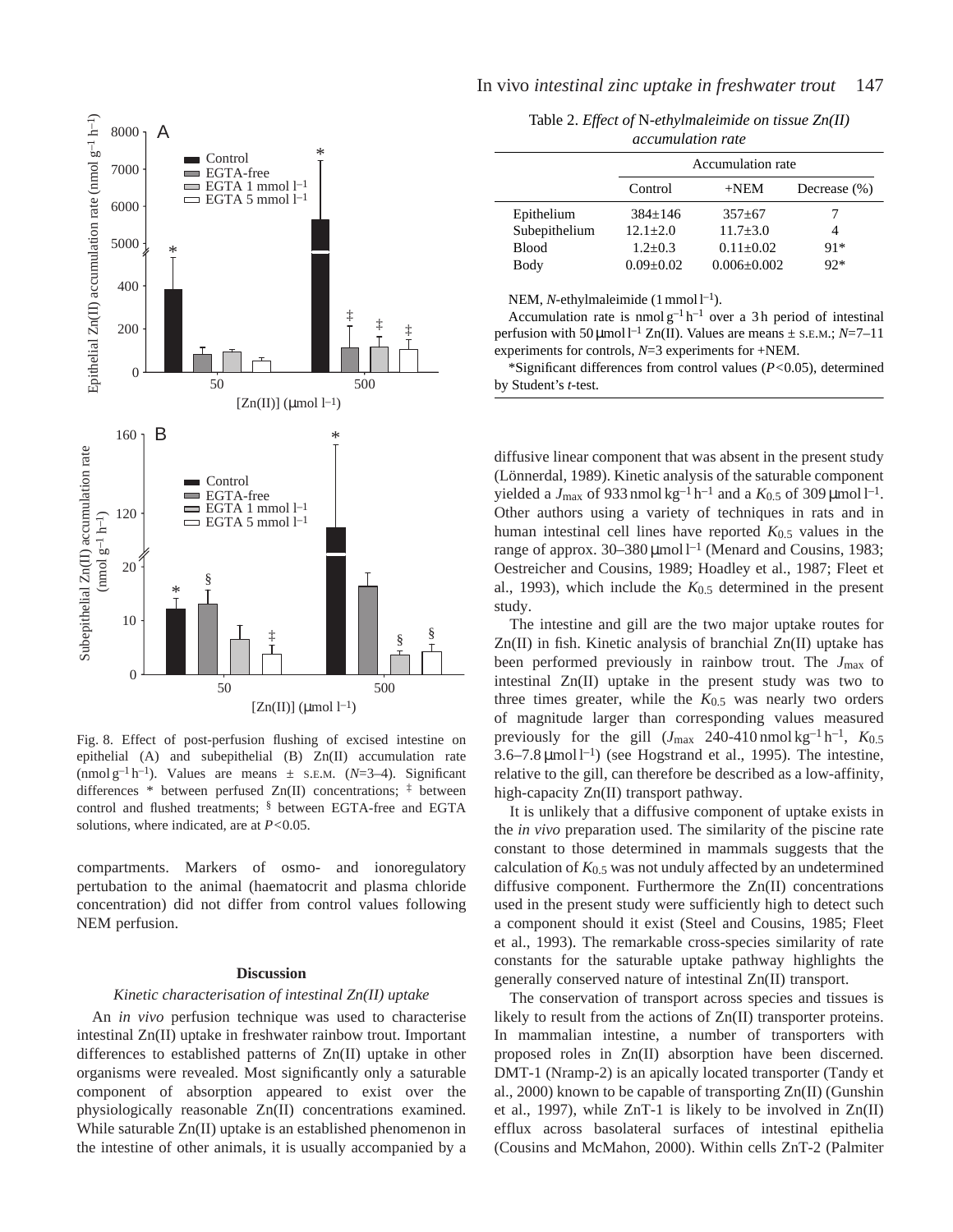#### 148 C. N. Glover and C. Hogstrand

et al., 1996) and ZnT-4 (Murgia et al., 1999) may play vital roles in Zn(II) compartmentalisation with putative functions in vesicular Zn(II) sequestration. Recent studies have demonstrated the existence of ZnT-1 homologues in piscine intestine (S. Balesaria and C. Hogstrand, unpublished). Many of the results in the present study could be explained by the actions of the transporters described above.

## *Regulation of subepithelial Zn(II) accumulation*

One such transporter-mediated role could be in the regulation of subepithelial Zn(II) accumulation. Flushing of excised intestines removed considerable quantities of epithelial Zn(II), independent of perfused Zn(II) concentration or the presence of EGTA in the rinse solution. This is notable for three reasons. First, it suggests that most Zn(II) was present in the loosely bound fraction of the epithelium (mucus and sloughing epithelial cells). Second, EGTA, which would be expected to remove extracellularly bound Zn(II) (Tacnet et al., 1990), had no effect above that of flushing alone. This implies that extracellular binding to the epithelial surface did not play an important role in the uptake process. Third, the lack of any difference in Zn(II) accumulation rate between 50 and  $500 \,\mathrm{\mu mol}\,l^{-1}$  suggested intracellular compartments of the epithelium were saturated with Zn(II) at the lower concentration.

This evidence is suggestive of a mechanism controlling uptake. Owing to the probable lack of a diffusive, paracellular pathway for Zn(II) uptake, EGTA-removable Zn(II) is likely to be sourced from the subepithelial tissue. Such an action could be consistent with the presence of a basolateral efflux protein such as ZnT-1 and suggests that the passage of Zn(II) into the subepithelial tissue is subject to regulation. The decreased proportion of retained and absorbed Zn(II) with increasing perfused concentration (Fig. 2), a pattern also noted in marine fish and mammals (Lönnerdal, 1989; Shears and Fletcher, 1983), would also hint at a regulated Zn(II) uptake process.

## *Important roles for mucus*

One of the most notable aspects of the present investigation was the massive intestinal mucosecretory response induced by the perfusion of Zn(II). Heavy metals have previously been shown to stimulate mucus secretion in both fish and mammalian systems (e.g. Lock and Van Overbeeke, 1981; Bandyopadhyay and Bandyopadhyay, 1997). This is purported to have significance for the protection of fish from metal pollutants. The polyanionic nature of mucus at neutral pH bestows it with a large metal binding capacity (Handy et al., 1989). In the present study the flow-through nature of the technique used resulted in the appearance of shed mucus in the outflow fractions. The epithelial compartment (mucus and epithelial cells) accumulated up to 74 % of the retained Zn(II), indicating the shedding of mucus-bound metal and epithelial cells greatly reduced tissue exposure to this potential toxicant. The role of mucus in binding, precipitating and preventing the potential toxicant from reaching the uptake surface has also been hypothesised to occur at other piscine uptake surfaces (Shephard, 1994). This suggests that mucus is likely to contribute to the regulation of intestinal Zn(II) absorption.

Mucus hypersecretion may also explain the lack of diffusive Zn(II) uptake. At high mucus polymer content it is possible for epithelial mucus to exclude water passage across the uptake surface (Shephard, 1994). This appeared to be the situation in the present study where no intestinal oedema was determined. In other studies using a similar *in vivo* perfusion method, intestinal oedema has been reported (Bogé et al., 1981). Using the same protocol, luminal composition can be modified to reduce intestinal mucus secretion, also resulting in intestinal oedema (C. N. Glover and C. Hogstrand, in preparation). If Zn(II) absorption is linked to water or solute passage (Wapnir et al., 1989) the mucus layer would obstruct both water absorption and diffusive Zn(II) uptake. The linear uptake component observed in mammalian studies may therefore be an artefact of *in vitro* techniques. In experimental systems lacking the natural mucosecretory response, a diffusive pathway to Zn(II) may become available that would not exist *in vivo*.

Mucus binding of metals is proposed to have an additional role in mammalian gut, potentially acting as the first step in assimilation. At low, nutritionally relevant Zn(II) levels, mucus may trap the metal close to the epithelium, generating high local Zn(II) concentrations at the uptake surface. This would explain why the subepithelial Zn(II) accumulation curve exhibits a hyperbolic uptake at low Zn(II), while the slope of epithelial accumulation remains relatively slight (Figs 4, 5). The ability of mucus to bind, sequester and then donate  $Zn(\text{II})$ to the epithelial cells is attributed to the mucus microclimate itself. Within the mucus layer pH gradients may act to facilitate the transfer of Zn(II) from the mucus to the epithelial cells (Powell et al., 1999). It has been demonstrated that affinity of Zn(II) for mucus is at its lowest at the pH of the mucosal microclimate in mammalian intestine (Powell et al., 1999), a scenario that would promote  $Zn(II)$  donation to the epithelium. The dual roles of intestinal mucus in both facilitating and hindering Zn(II) absorption suggest this moiety has an important regulatory influence upon dietary metal uptake. However, in providing an increased barrier to uptake mucus secretion may result in decreased assimilation of nutrients (Forstner and Forstner, 1994). As Woodward et al. (1994) observed, environmental contaminants need not be absorbed to cause harm.

## *Evidence for two uptake pathways across the epithelium*

A direct relationship existed between subepithelial Zn(II) accumulation and Zn(II) accumulation in blood and body (post-intestinal accumulation). A similar observation was made for winter flounder (Shears and Fletcher, 1983). Two possibilities may explain this correlation. Either post-intestinal accumulation is dependent upon subepithelial accumulation (Shears and Fletcher, 1983), or passage of Zn(II) from the epithelium to the subepithelium or the circulation is proportionally partitioned. Recent studies show that post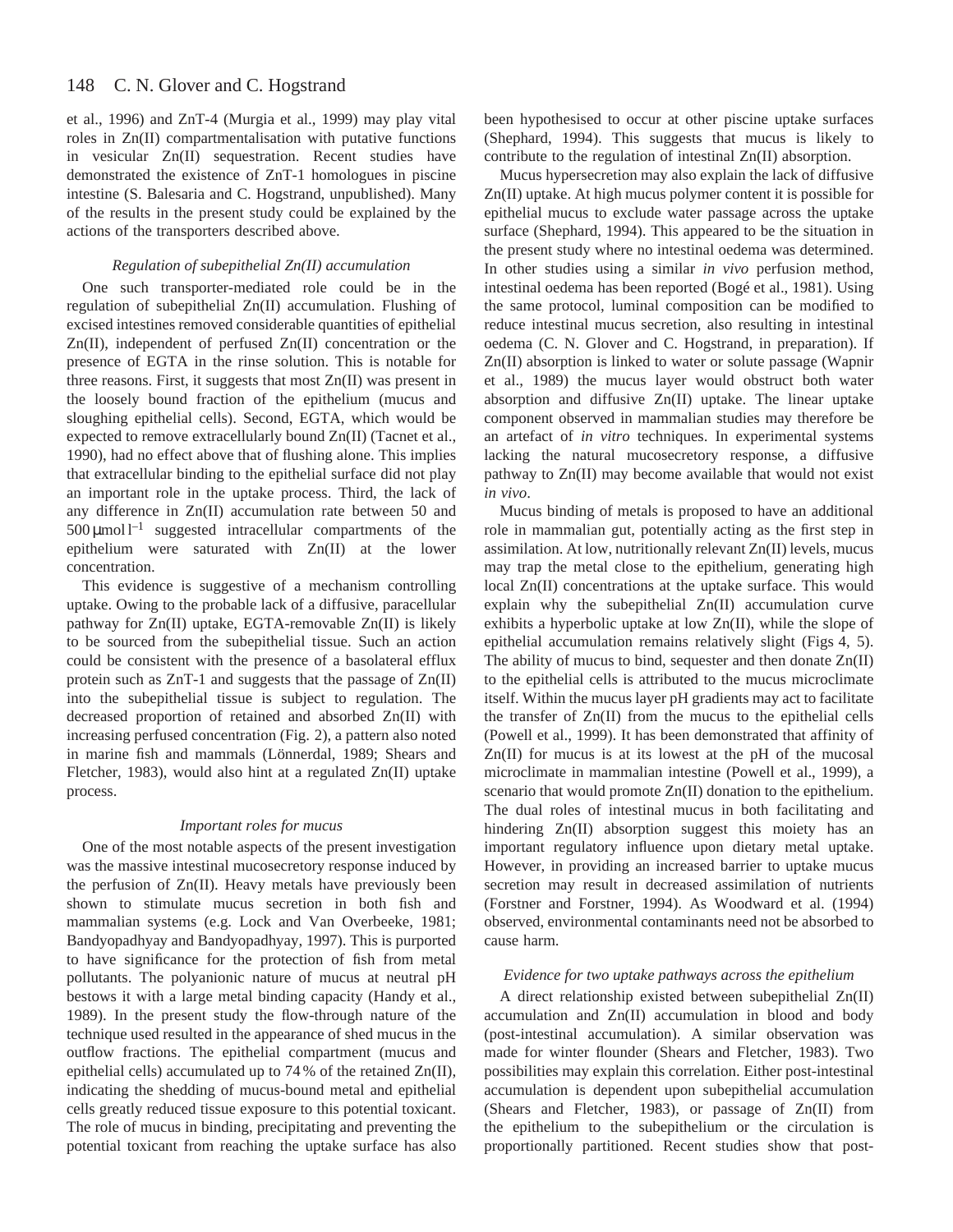intestinal Zn(II) accumulation can be affected independently of subepithelial accumulation (and *vice versa*) by altering luminal composition (Glover and Hogstrand, 2002) (C. N. Glover and C. Hogstrand, in preparation; see also Table 2). Such evidence favours the latter hypothesis.

The actions of NEM elucidate a potential mechanism for this transfer of Zn(II) into post-intestinal compartments. NEM is a membrane-permeant alkylating agent that targets reactive thiol groups in proteins (Riordan and Vallee, 1972). Consequently NEM and other sulfhydryl blocking reagents have often been used in uptake studies to show that functional thiol groups are important for Zn(II) uptake (Ackland et al., 1988; Bobilya et al., 1992). NEM severely reduced accumulation of Zn(II) in post-intestinal compartments, without inducing an effect on subepithelial accumulation. A similar scenario was described in rat intestinal loops using iodoacetate, another -SH group blocker (Sahagian et al., 1967).

The NEM thiol-blocking action could be mediated upon a number of intracellular moieties, each with potential roles in Zn(II) transfer. Inhibition of intracellular binding entities (e.g. metallothionein, glutathione), a basolateral transporter or an epithelial vesicular trafficking pathway (Calakos and Scheller, 1996) could explain the action of NEM, as each of these has been proposed to play an important role in the absorption of Zn(II) (e.g. Weber et al., 1992; Fleet et al., 1993; Jiang et al., 1998; Cousins and McMahon, 2000). Another possibility is that NEM caused a general inhibition of energy metabolism (Oestreicher and Cousins, 1989). One implication of the NEM data is that the transfer of Zn(II) into the circulation was a mediated process, while subepithelial accumulation was energy-independent. Such a mechanism has recently been suggested for copper uptake in freshwater rainbow trout (Clearwater et al., 2000).

Knowledge of absorption pathways for metals such as Zn(II) is of crucial importance. Our understanding of nutrient assimilation, metal toxicity, and the factors responsible for mediating acclimation to environmental metals are dependent upon knowledge of uptake and metabolism. Using an *in vivo* intestinal perfusion technique a saturable component of intestinal Zn(II) uptake was discerned and kinetically characterised. The similarity of kinetic constants between mammals and fish suggests that intestinal Zn(II) uptake is a conserved process. However, important differences, perhaps a result of the technique used, suggest that fish may have the ability to regulate intestinal Zn(II) assimilation. Such differences could be a consequence of the many roles of  $Zn(\text{II})$ in normal physiological processes as well as a function of inhabiting environments where the animal can be exposed to Zn(II) *via* both waterborne and dietary uptake pathways.

Thanks to the Environmental Physiology and Toxicology Research Cluster at the University of Kentucky for provision of facilities, and especially to Dr Joseph R. Shaw for useful discussions. Also thanks to the US Fish and Wildlife staff of the National Fish Hatchery at Wolf Creek Dam, Kentucky for fish supply. This research was sponsored by the US Environmental

Protection Agency grant #R826104 awarded to C.H. Experiments presented here were approved by the Institutional Animal Care and Use Committee of the University of Kentucky. We are grateful to the anonymous referees whose comments improved the quality of the manuscript.

#### **References**

- Ackland, M. L., Danks, D. M. and McArdle, H. J. (1988). Studies on the mechanism of zinc uptake by human fibroblasts. *J. Cell. Physiol*. **135**, 521–526.
- Bandyopadhyay, B. and Bandyopadhyay, S. K. (1997). Protective effect of zinc gluconate on chemically induced gastric ulcer. *Ind. J. Med. Res.* **106**, 27–32.
- **Bobilya, D. J., Briske-Anderson, M. and Reeves, P. G.** (1992). Zinc transport into endothelial cells is a facilitated process. *J. Cell. Physiol.* **151**, 1–7.
- **Bogé, G., Rigal A. and Pérès, G.** (1981). A study of *in vivo* glycine absorption by fed and fasted rainbow trout (*Salmo gairdneri*). *J. Exp. Biol.* **91**, 285–292.
- **Calakos, N. and Scheller, R.** (1996). Synaptic vesicle biogenesis, docking, and fusion: a molecular description. *Physiol. Rev*. **76**, 1–29.
- **Clearwater, S. J., Baskin, S. J., Wood, C. M. and McDonald, D. G.** (2000). Gastrointestinal uptake and distribution of copper in rainbow trout. *J. Exp. Biol.* **203**, 2455–2466.
- **Cousins, R. J. and McMahon, R. J.** (2000). Integrative aspects of zinc transporters. *J. Nutr.* **130**, 1384S-1387S.
- **Eisler, R.** (1993). *Zinc Hazards to Fish, Wildlife, and Invertebrate: A Synoptic Review.* Biological Report 10. Washington, DC: US Department of Interior, Fish and Wildlife Service.
- **Farag, A. M., Woodward, D. F., Brumbaugh, W., Goldstein, J. N., MacConnell, E., Hogstrand, C. and Barrows, F. T.** (1999). Dietary effects of metals-contaminated invertebrates from the Coeur d'Alene River, Idaho, on cutthroat trout. *Trans. Am. Fish Soc*. **128**, 578–592.
- Fleet, J. C., Turnball, A. J., Bourcier, M. and Wood, R. J. (1993). Vitamin D-sensitive and quinacrine-sensitive zinc transport in human intestinal cell line Caco-2. *Am*. *J*. *Physiol*. **264**, G1037–G1045.
- **Florence, T. M., Morrison, G. M. and Stauber, J. L.** (1992). Determination of trace element speciation and the role of speciation in aquatic toxicity. *Sci. Tot. Environ.* **125**, 1–13.
- Forstner, J. F. and Forstner, G. G. (1994). Gastrointestinal mucus. In *Physiology of the Gastrointestinal Tract*, 3rd edition (ed. L. R. Johnson), pp. 1255–1283. New York: Raven Press.
- **Glover, C. N. and Hogstrand, C.** (2002). Amino acid modulation of *in vivo* intestinal zinc absorption in freshwater rainbow trout. *J. Exp. Biol*. **205**, 151–158.
- **Guerinot, M. L.** (2000). The ZIP family of metal transporters. *Biochim. Biophys. Acta* **1465**, 190–198.
- **Gunshin, H., Mackenzie, B., Berger, U. V., Gunshin, Y., Romero, M. F., Boron, W. F., Nussberger, S., Gollan, J. L. and Hediger, M. A.** (1997). Cloning and characterization of a mammalian proton-coupled metal-ion transporter. *Nature* **388**, 482–488.
- **Handy, R. D., Eddy, F. B. and Romain, G.** (1989). *In vitro* evidence for the ionoregulatory role of rainbow trout mucus in acid, acid/aluminium and zinc toxicity. *J. Fish Biol.* **35**, 737–747.
- Hardy, R. W. and Shearer, K. D. (1985). Effect of dietary calcium phosphate and zinc supplementation on whole body zinc concentration of rainbow trout (*Salmo gairdneri*). *Can. J. Fish. Aquat. Sci.* **42**, 181–184.
- Hardy, R. W., Sullivan, C. V. and Koziol, A. M. (1987). Absorption, body distribution, and excretion of dietary zinc by rainbow trout (*Salmo gairdneri*). *Fish Physiol. Biochem.* **3**, 133–143.
- Hoadley, J. E., Leinart, A. S. and Cousins, R. J. (1987). Kinetic analysis of zinc uptake and serosal transfer by vascularly perfused rat intestine. *Am. J. Physiol.* **252**, G825–G831.
- **Hogstrand, C., Reid, S. D. and Wood, C. M.** (1995). Ca<sup>2+</sup> *versus* Zn<sup>2+</sup> transport in the gills of freshwater rainbow trout and the cost of adaptation to waterborne Zn2+. *J. Exp. Biol.* **198**, 337–348.
- **Hogstrand, C., Verbost, P. M., Wendelaar Bonga, S. E. and Wood, C. M.** (1996). Mechanisms of zinc uptake in gills of freshwater rainbow trout: interplay with calcium transport. *Am. J. Physiol.* **270**, R1141–R1147.
- **Hogstrand, C., Webb, N. and Wood, C. M.** (1998). Covariation in regulation of affinity for branchial zinc and calcium uptake in freshwater rainbow trout. *J*. *Exp*. *Biol*. **201**, 1809–1815.
- **Hogstrand, C. and Wood, C. M.** (1996). The physiology and toxicology of